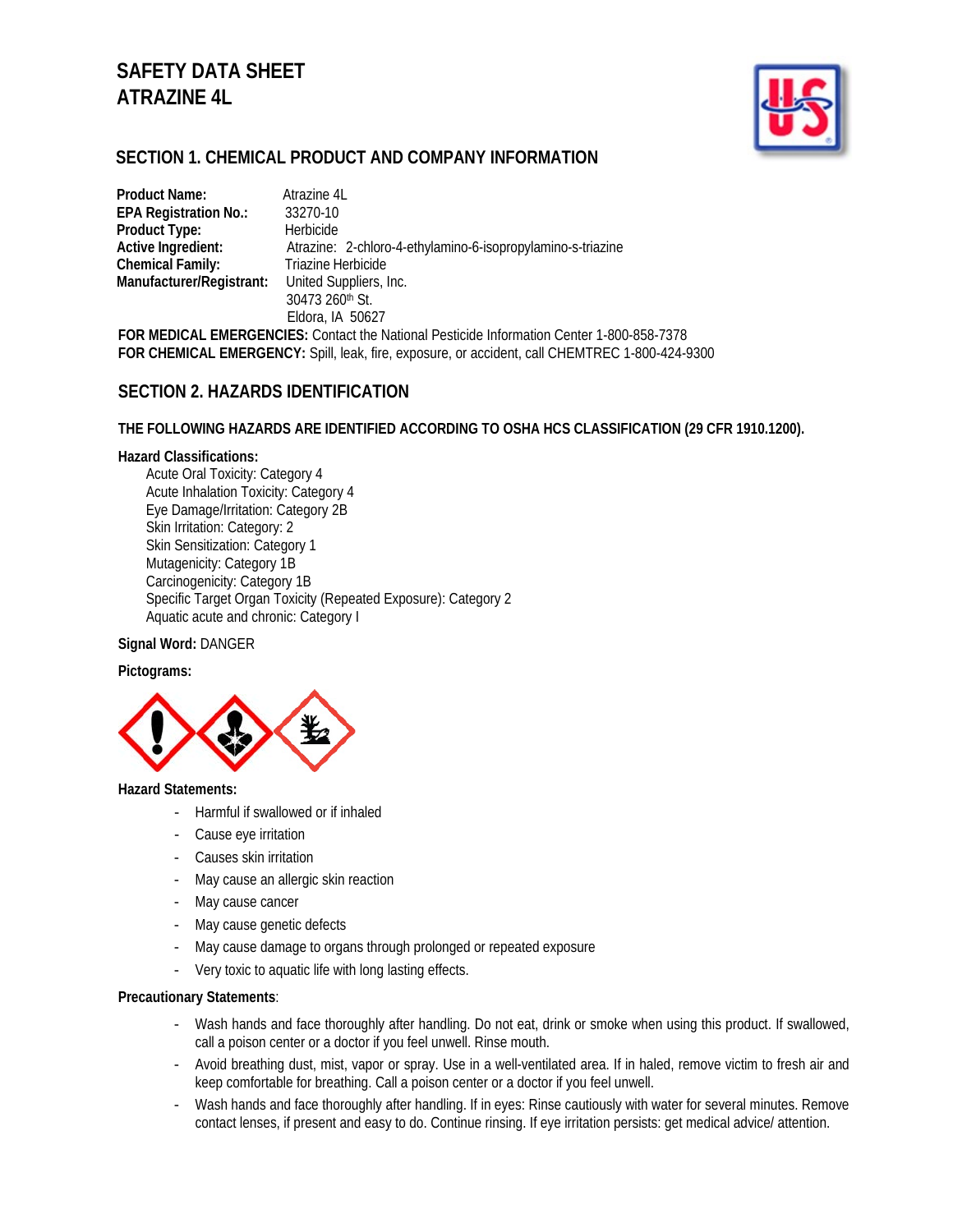- Wash hands and face thoroughly after handling. Wear protective gloves. If on skin: wash with plenty of water. If skin irritation occurs, get medical advice/attention. Take off contaminated clothing and wash it before reuse.
- Avoid breathing dust, mist, spray and vapors. Contaminated work clothing must not be allowed out of the workplace. Wear protective gloves. If on skin, wash with plenty of water. If skin irritation or rash occurs: get medical advice/attention. Wash contaminated clothing before reuse.
- Obtain special instructions before use. Do not handle until all safety precautions have been read and understood. Wear protective gloves, clothing and eye and face protection. If exposure or concerned: get medical advice/attention. Store locked up.

Contact Chemtrec for emergency medical treatment at 1- 800-424-9300.

**Storage and Disposal:** See Section 7 and 13.

**Other Hazards:** See Section 11 and 12.

# **SECTION 3. COMPOSITION, INFORMATION ON INGREDIENTS**

| <b>Chemical Ingredients:</b> | CAS No.   | Percentage (%) by Weight: |
|------------------------------|-----------|---------------------------|
| Atrazine                     | 1912-24-9 | 42.6                      |
| Ethylene glycol              | 75-21-8   | $\leq 5$                  |
| Ethylene oxide               |           | ィト                        |

# **SECTION 4. FIRST AID MEASURES**

| If Swallowed: | Call a poison control center or doctor immediately for treatment advice.                                     |
|---------------|--------------------------------------------------------------------------------------------------------------|
|               | Do not give any liquid to the person.                                                                        |
|               | Do not induce vomiting unless told to do so by the poison control center or doctor.                          |
|               | Do not give anything by mouth to an unconscious person.                                                      |
| If in Eyes:   | Hold eye open and rinse slowly and gently with water for 15-20 minutes.                                      |
|               | Remove contact lenses, if present, after 5 minutes, then continue rinsing eye.                               |
|               | Call a poison control center or doctor for treatment advice.                                                 |
|               | If on Skin or Clothing: Take off contaminated clothing.                                                      |
|               | Rinse skin immediately with plenty of water for $15 - 20$ minutes.                                           |
|               | Call a poison control center or doctor for treatment advice.                                                 |
| If Inhaled:   | Move person to fresh air.                                                                                    |
|               | If person is not breathing, call 911 or an ambulance, then give artificial respiration, preferably mouth-to- |
|               | mouth if possible.                                                                                           |
|               | Call a poison control center or doctor for further treatment advice.                                         |
|               |                                                                                                              |

Have the product container or label with you when calling a poison control center or doctor, or when going for treatment.

Emergency Telephone Number: (800) 424-9300 CHEMTREC (transportation and spills) (800) 858-7378 NPIC (human and animal health)

# **SECTION 5. FIRE FIGHTING MEASURES**

**Flash Point**: >200°F (non-flammable)

**Flammable Limits** (LFL & UFL): Not established

**Extinguishing Media:** Alcohol foam, dry chemical, carbon dioxide, water spray or fog. Use extinguishing media appropriate for surrounding fire. Do not use a heavy water stream. Use of heavy stream of water may spread fire.

**Unusual Fire and Explosion Hazards:** Not considered flammable but may burn at high temperature. Can burn in fire, releasing irritating and toxic gases due to thermal decomposition or combustion.

**Special Fire Fighting procedures: Do not enter fire area without proper protective equipment, including respiratory protection.**  Evacuate area and fight fire upwind from a safe distance to avoid hazardous vapors and decomposition products. Fire exposed containers can build up pressure and should be kept cool with water spray if possible. Explosive vapor could form from ruptured containers. Dike and collect water used to fight fire to prevent environmental damage due to run off. Foam or dry chemical fire extinguishing systems are preferred to prevent environmental damage from excessive water runoff.

**Fire Fighting Equipment:** Self-contained breathing apparatus with full facepiece. Full fire fighting turn-out gear (Bunker gear).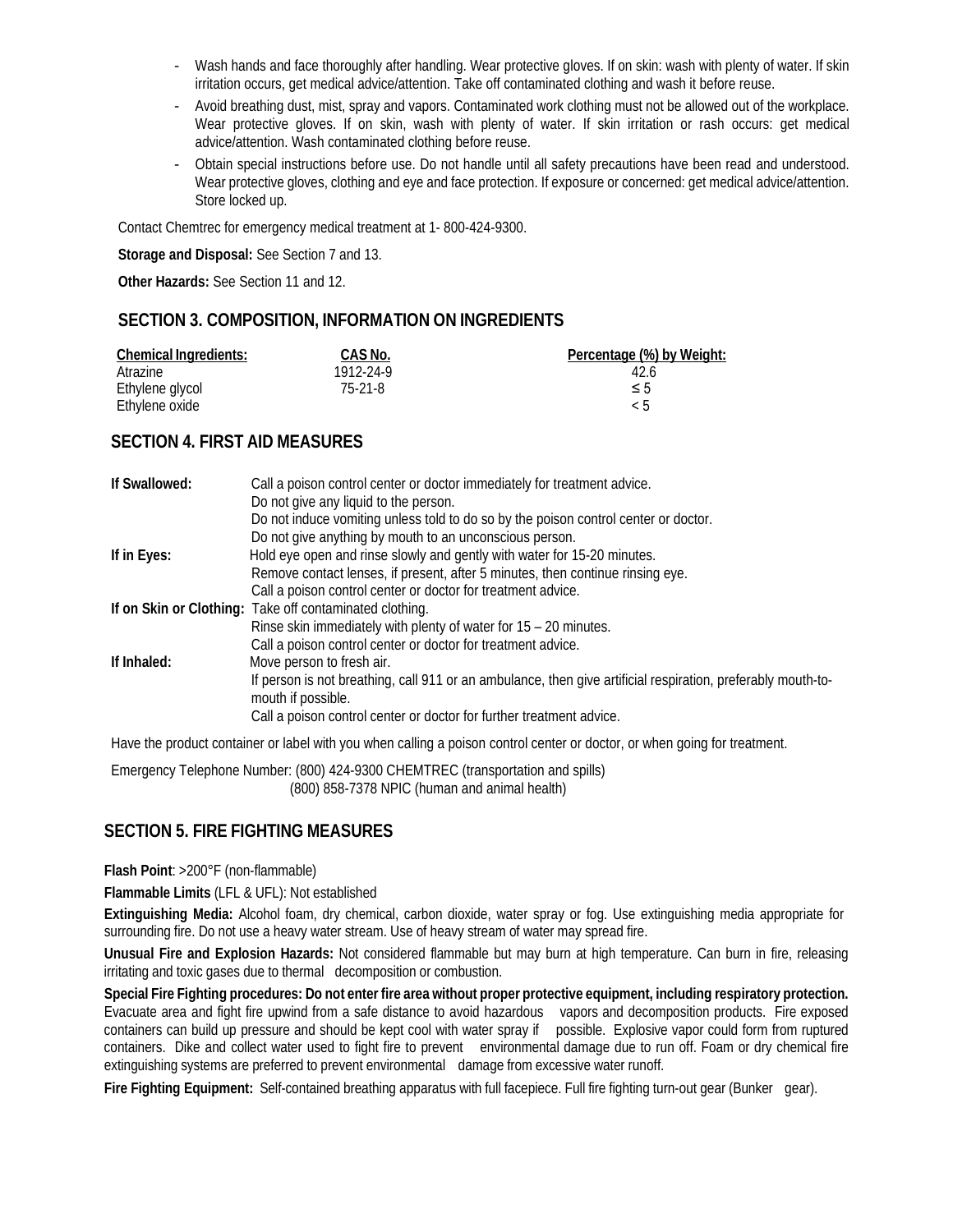# **SECTION 6. ACCIDENTAL RELEASE MEASURES**

**Steps to be Taken if Material is Released or Spilled:** In case of leak or spill, evacuate unnecessary personnel. Contain material and dispose as waste. Do not contaminate any body of water. Pick up spilled liquid with absorbent material and sweep up for disposal. Place it and damaged unusable containers in a landfill appropriate for non hazardous chemical waste. Check local, state and federal regulations for proper disposal. After removal, scrub area with detergent and water, then neutralize with dilute alkaline solutions of soda ash or lime. **NOTE:** Prevent spilled material from flowing onto adjacent land, or into municipal sewers and open bodies of water. Always wear proper protective equipment when working with the product.

# **SECTION 7. HANDLING AND STORAGE**

**HANDLING:** Do not contaminate water, food or feed by storage or disposal. Wash hands after handling, and before eating, drinking, chewing gum, using tobacco, or using the toilet. Remove clothing immediately if pesticide gets inside. Then wash thoroughly and put on clean clothing. Remove PPE immediately after handling this product. Wash the outside of gloves before removing. As soon as possible, wash thoroughly and change into clean clothing.

**STORAGE:** Store in a cool, dry place and in such a matter as to prevent cross contamination with other pesticides, fertilizers, food and feed. Store in original container with lid tightly closed, away from children and animals. Keep away from water, foodstuffs, feed or seed.

# **SECTION 8. EXPOSURE CONTROLS / PERSONAL PROTECTION**

**THE FOLLOWING RECOMMENDATIONS FOR EXPOSURE CONTROLS/PERSONAL PROTECTION ARE INTENDED FOR THE MANUFACTURE, FORMULATION, PACKAGING AND USE OF THIS PRODUCT. FOR COMMERCIAL APPLICATIONS AND/OR ON-FARM APPLICATIONS CONSULT THE PRODUCT LABEL.**

**Respiratory Protection:** Proper ventilation is required when handling or using this product to keep exposure to airborne contaminants below the exposure limit.

**Eye Protection:** Wear chemical goggles or shielded safety glasses when handling and mixing product.

**Skin Protection:** Wear protective clothing: long-sleeved shirts and pants, shoes plus socks and chemical-resistant gloves. Always refer to the label of the pesticide(s) in the tank mix and follow the most restrictive requirements.

**Personal Protective Equipment (PPE):** Follow manufacturer's instructions for cleaning/maintaining PPE. If not such instructions for washables, use detergent and hot water. Keep and wash PPE separately from other laundry.

#### **User Safety Recommendations:**

Users should:

- Wash hands thoroughly after handling and before eating, drinking, chewing gum, using tobacco, or using the toilet.
- Remove clothing/PPE immediately if pesticide gets inside. Then wash thoroughly and put on clean clothing.

• Remove PPE immediately after handling this product. Wash the outside of gloves before removing. As soon as possible, wash thoroughly and change into clean clothing.

**Engineering Controls:** Refer to product label. Provide general and/or local exhaust ventilation to control airborne levels below the exposure guideline. When working in confined spaces (tanks, containers, etc.), ensure that there is a supply of air suitable for breathing and wear the recommended equipment.

**Exposure Limits:** 

| <b>Chemical Name</b> | CAS NO.        | <b>ACGIH/TLV</b>                | <b>OSHA/PEL</b>           | NIOSH REL                                                                             |
|----------------------|----------------|---------------------------------|---------------------------|---------------------------------------------------------------------------------------|
| Atrazine             | 1912-24-9      | $2 \text{ mg/m}^3$ (TWA)        | ΝE                        | $5 \text{ mg/m}^3$ (TWA)                                                              |
| Ethylene glycol      | $107 - 21 - 1$ | 100 mg/m $3$ (ceiling, aerosol) | ΝE                        | ΝE                                                                                    |
| Ethylene oxide       | $75-21-8$      | ppm (TWA)                       | ppm (TWA)<br>5 ppm (STEL) | $0.18 \text{ mg/m}^3$ (TWA)<br>$0.1$ ppm (TWA)<br>9 mg/m $3$ (ceiling)<br>5 ppm (TWA) |

# **SECTION 9. PHYSICAL AND CHEMICAL PROPERTIES**

**Appearance:** White liquid **Odor:** Odorless **Odor Threshold:** Not available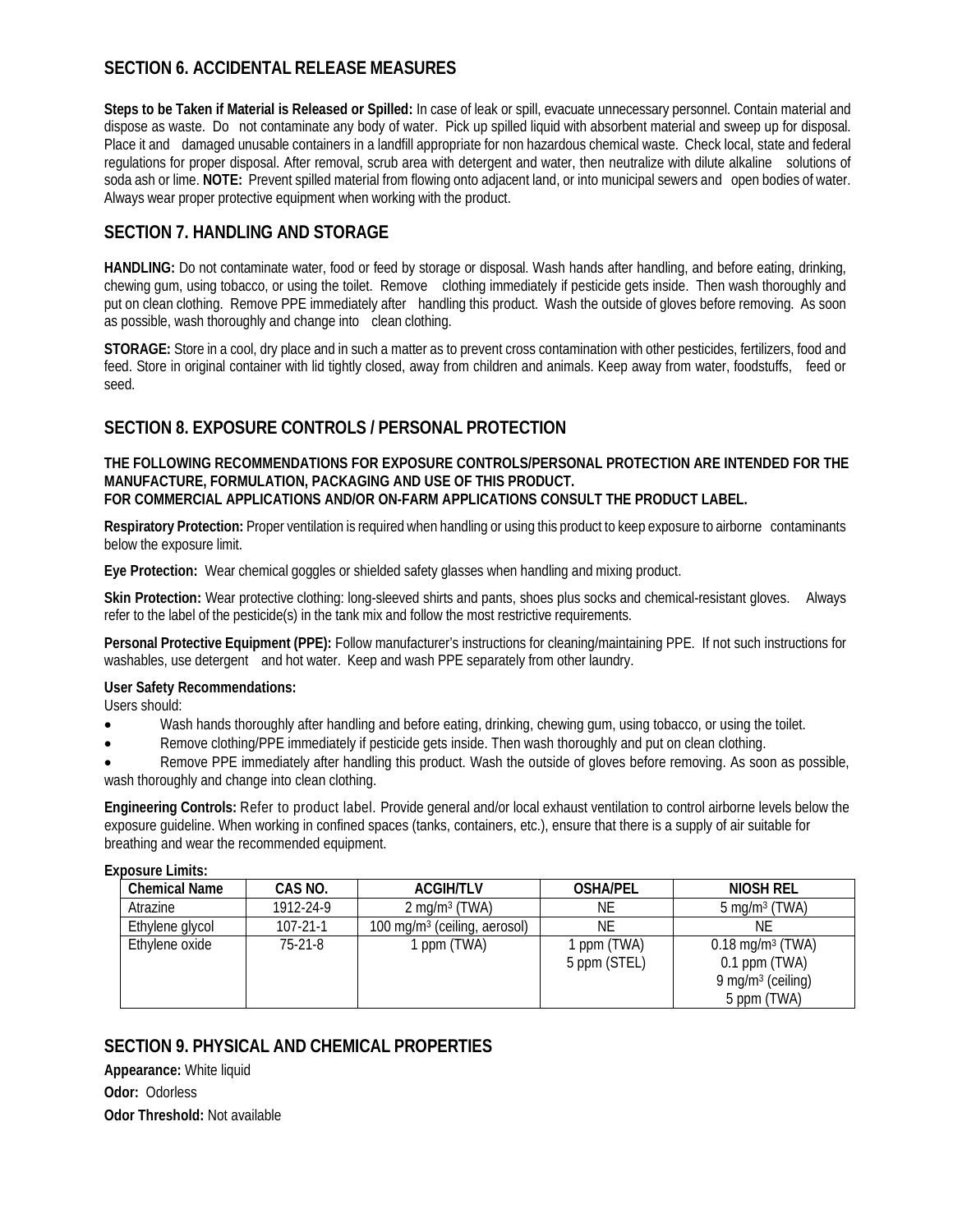**pH:** 5.03@25oC **Flash Point:** > 200°F (non-flammable) **Flammability:** Not flammable **Density**: 1.12 @ 20 °C **Water Solubility: 33ppm @ 200C Viscosity:** Not available **Flammability (Solid, Gas):** Not available **Upper/Lower Flammability/Explosive Limits:** Not available **Auto-ignition Temperature:** Not available **Explodability:** Not available **Solubility:** Not available **Partition Coefficient (n-Octanol/Water):** Not available **Vapor Pressure:** 6.6 x 10<sup>-7</sup> mmHg (25<sup>o</sup>C) **Vapor Density:** Not available **Freezing point:** Not available **Boiling Point:** Not available **Evaporation Rate:** Not available **Decomposition Temperature:** Not available

# **SECTION 10. STABILITY AND REACTIVITY STABILITY:**

**Stability:** Stable under normal use and storage conditions. **Conditions and Materials to Avoid:** None known. **Incompatibility:** None known. **Hazardous Polymerization:** Will not occur. **Hazardous Decomposition Products:** Oxides of carbon, nitrogen and/or phosphorous.

# **SECTION 11. TOXICOLOGICAL INFORMATION**

#### **Acute Toxicity/Irritation Studies (End-Use Product)**

| Acute oral toxicity:       | $LD_{50}$ (rat)                     | $1,075 - 1,886$ mg/kg |  |
|----------------------------|-------------------------------------|-----------------------|--|
| Acute Dermal toxicity:     | $LD_{50}$ (rabbit):                 | $> 5,000$ mg/kg       |  |
| Acute inhalation toxicity: | $LC_{50}$ (rat):                    | 2.38 mg/L (4-hr)      |  |
| Eye irritation:            | Cause eye irritation                |                       |  |
| Skin irritation:           | Cause skin irritating               |                       |  |
| Skin Sensitization:        | May cause an allergic skin reaction |                       |  |

**Primary Routes of Exposure:** Inhalation and skin contact.

**Symptoms of Exposure:** If inhaled, sneezing, coughing, burning sensation of throat with constricting sensation of the larynx and difficulty in breathing. If on the skin, redness, pain, swelling, itching, burning, dryness, and dermatitis. If get in eyes, redness, pain, swelling, itching, burning, tearing and blurred vision may occur. Irritation of throat, stomach, and intestines may occur if swallowed.

#### **Toxicological Information (Based on Atrazine):**

**Chronic/Subchronic Toxicity:** Cardiotoxicity in long term study with high doses (dogs).

**Reproductive/Developmental Effects:** None observed.

**Mutagenicity:** Atrazine showed mutagenic effects in laboratory experiments.

**Carcinogenicity:** Atrazine did not cause tumors in a mice study were given oral doses of 21.5 mg/kg/day from age 1 to 4 weeks followed by dietary doses of 82 mg/kg for an additional 17 months. Mammary tumors were observed in rats after lifetime administration of atrazine. EPA has classified atrazine as a possible human carcinogen because it has caused cancer in rats receiving high doses over the course of their lifetimes.

**Target Organs:** Heart

**Aspiratory Hazard:** Not classified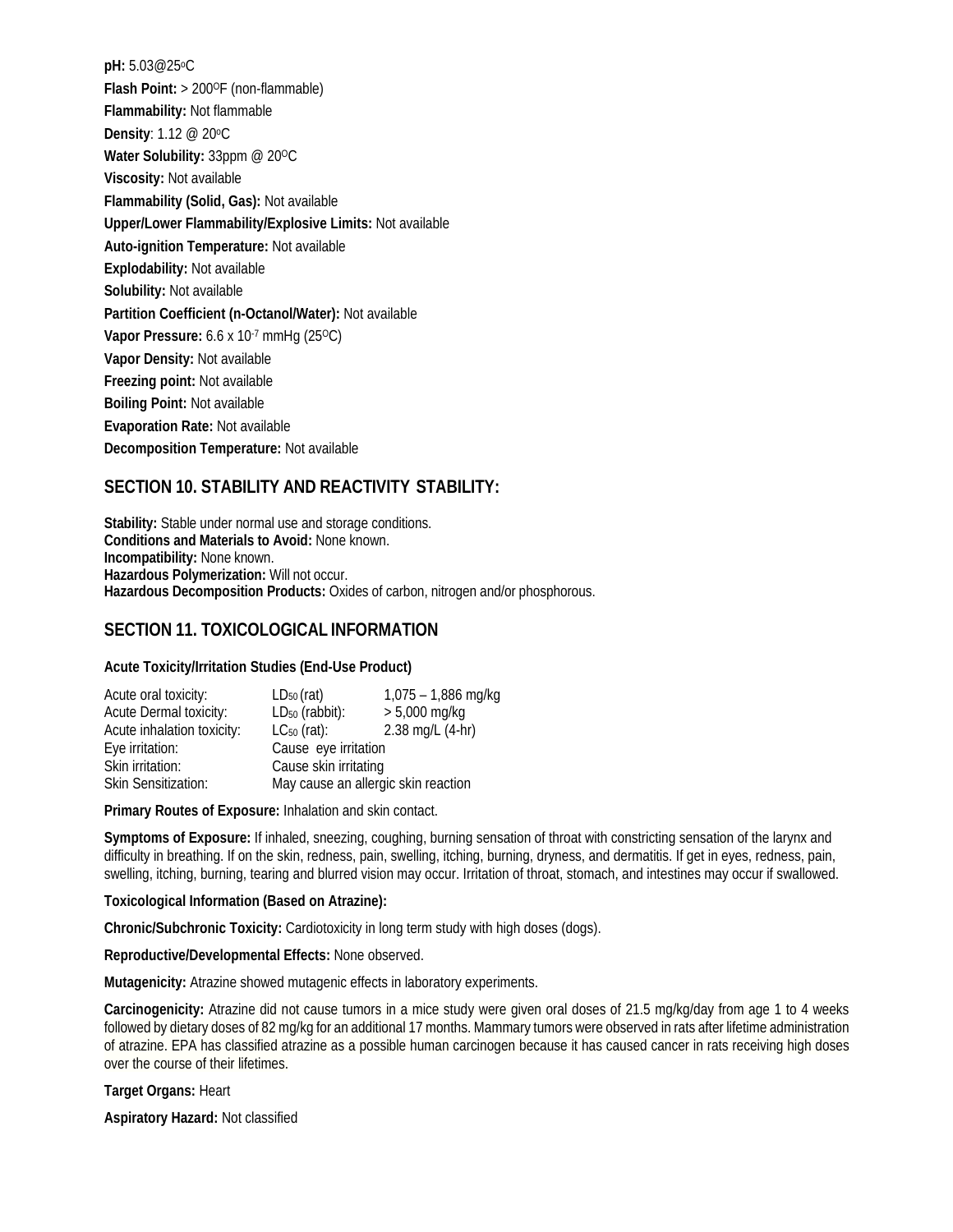#### **Toxicological Information of Other Ingredient:** Ethylene glycol

Ethylene glycol has been shown to produce dose-related teratogen9ic effects in rats and mice. Exposure to high concentrations of mists or aerosols may results in effects on the hematopoietic system and central nervous system with headache, dizziness and drowsiness. Severe kidney damage results from swallowing large amounts of ethylene glycol.

#### **Target Organs:** Blood, kidney, CNS

**Specific Target Organ Toxicity (Repeated Exposure):** Oral – Ethylene glycol may cause damage to organs through prolonged or repeated exposure – Kidney.

**Carcinogenicity Assessment:**

| <b>Chemical Name</b> | CAS No.   | ACGIH | <b>NTP</b> | <b>IARC</b>           | OSHA |
|----------------------|-----------|-------|------------|-----------------------|------|
| Atrazine             | 1912-24-9 | ΝA    | ΝA         | Group $3^*$           | ΝA   |
| Ethylene Oxide       | 75-21-8   | ΝA    | NA         | Group 1 <sup>**</sup> |      |

\*IARC Group 3: Not classifiable as to its carcinogenicity to humans

\*\* IARC Group 1: Known human carcinogens.

# **SECTION 12. ECOLOGICAL INFORMATION**

**Environmental Hazards:** This pesticide is toxic to aquatic invertebrates. Do not apply directly to water, to areas where surface water is present, or to intertidal areas below the mean high water mark. Do not apply when weather conditions favor drift from treated areas. Runoff and drift from treated areas may be hazardous to aquatic organisms in neighboring areas. Do not contaminate water when disposing of equipment wash water.

Atrazine can travel (seep or leach) through soil and can enter ground water which may be used as drinking water. Atrazine has been found in ground water. Users are advised not to apply atrazine to sand and loamy sand soils where the water table (ground water) is close to the surface and where these soils are very permeable.

**Fish Toxicity:** (Atrazine) Rainbow Trout LC50 – 9.9 mg/L Bluegill Sunfish LC50 – 54.5 mg/L Algae ErC50: 0.147 mg/L

**Avian Toxicity:** (Atrazine) Bobwhite quail Oral LD50: >5,000 mg/kg Mallard duck: > 5,000 mg/Kg

**Bee Toxicity:** Practically non-toxic

**Environmental Fate:** Atrazine is moderately to highly mobile in soils. It does not absorb strongly to soil particles and has a lengthy soil half-life, it is expected to have a high potential for groundwater contamination, even though it is only moderately soluble I water.

**Bioaccumulative Potential:** Atrazine BCF (fish): 7.7 – 15 (Log Pow 2.59 @ 20°C)

# **SECTION 13. DISPOSAL CONSIDERATIONS**

**Pesticide Disposal:** Open dumping is prohibited**.** Wastes resulting from this product are acutely toxic. Improper disposal of unused pesticide, spray mixture, or rinsate is a violation of federal law. Pesticide, spray mixture, or rinsate that cannot be used according to label instructions must be disposed of according to federal, state, or local procedures. Contact your State Pesticide or Environmental Control Agency, or the Hazardous Waste representative at the nearest EPA Regional Office for proper disposal guidance.

**Container Disposal:** Refer to product label for container disposal. Dispose of product containers, waste containers, and residues according to local, state and federal health and environmental regulations.

# **SECTION 14. TRANSPORT INFORMATION**

**DOT: (ground)** Not regulated